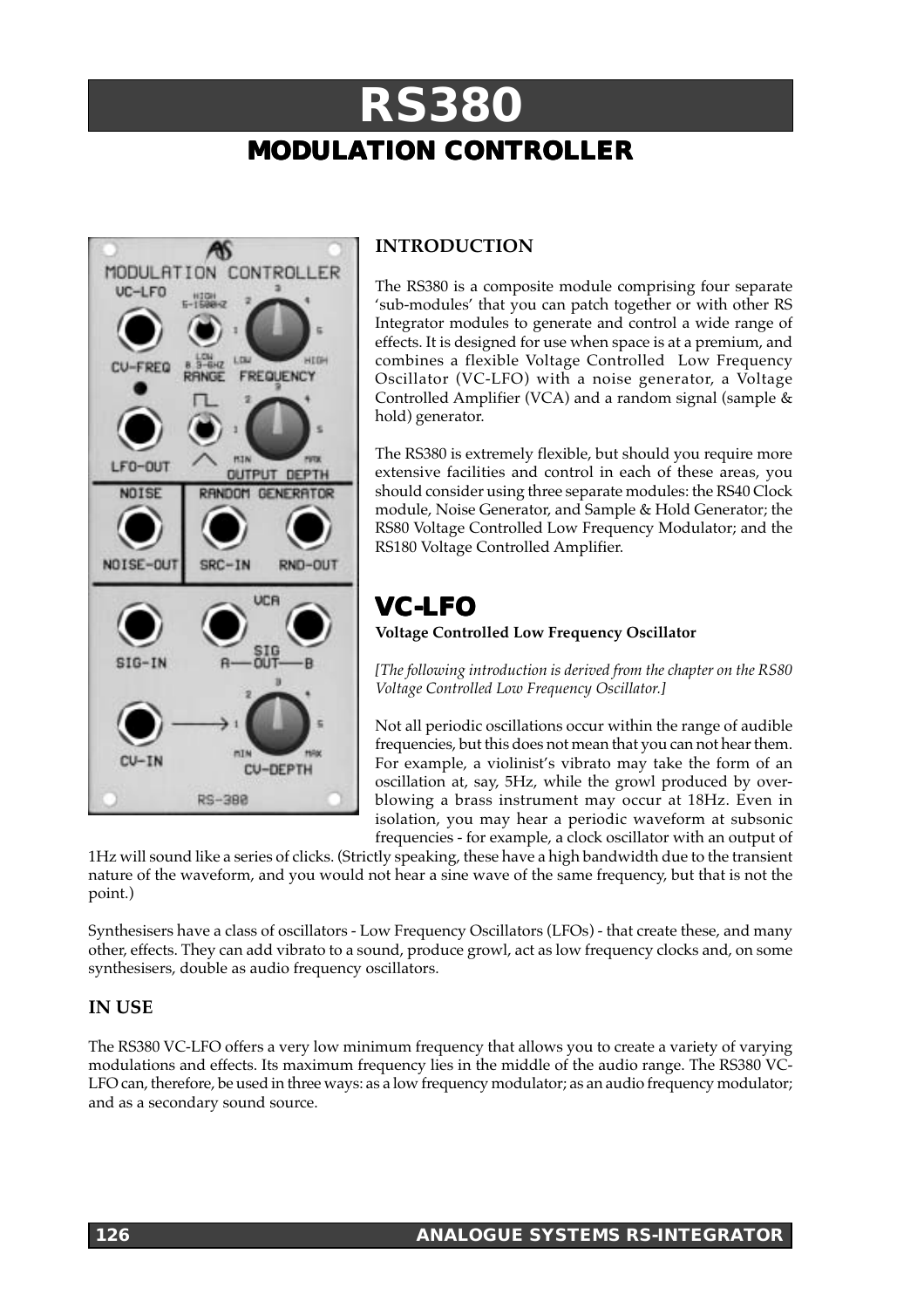#### **Frequency**

The FREQUENCY knob has two ranges:

• HIGH

Turning the FREQUENCY control from its minimum to its maximum will cause the VC-LFO to produce its upper range of frequencies from 5Hz to 1,500Hz.

• LOW

Turning the FREQUENCY control from its minimum to its maximum will cause the VC-LFO to produce its lower range of frequencies from approximately 0.3Hz to 6Hz.

You may control the VC-LFO rate by applying a suitable CV to the CV FREQ socket. In doing so, you may extend the maximum and minimum frequencies well beyond the ranges quoted above. This is normal.

*Note: The CV FREQ input does not conform to the 1V/oct standard so you will not be able to use it as a conventional oscillator.*

#### **Waveforms**

The RS80 generates two waveforms, although you can not use these simultaneously. The first of these is the triangle wave, which is often used for imitating acoustic characteristics such as vibrato and tremolo. The square wave is suitable for acoustic effects such as trills, as well as for controlling many other aspects of the synthesiser.

• TRIANGLE

The level of the triangle wave is controlled using the associated OUTPUT DEPTH control, and has a maximum output of approximately  $\pm 2.5V$ .

• SQUARE WAVE

The level of the square wave is controlled using the associated OUTPUT DEPTH control, and has a maximum output of approximately ±5V.

#### **Status LED**

The status LED gives you a visual indication of the LFO frequency.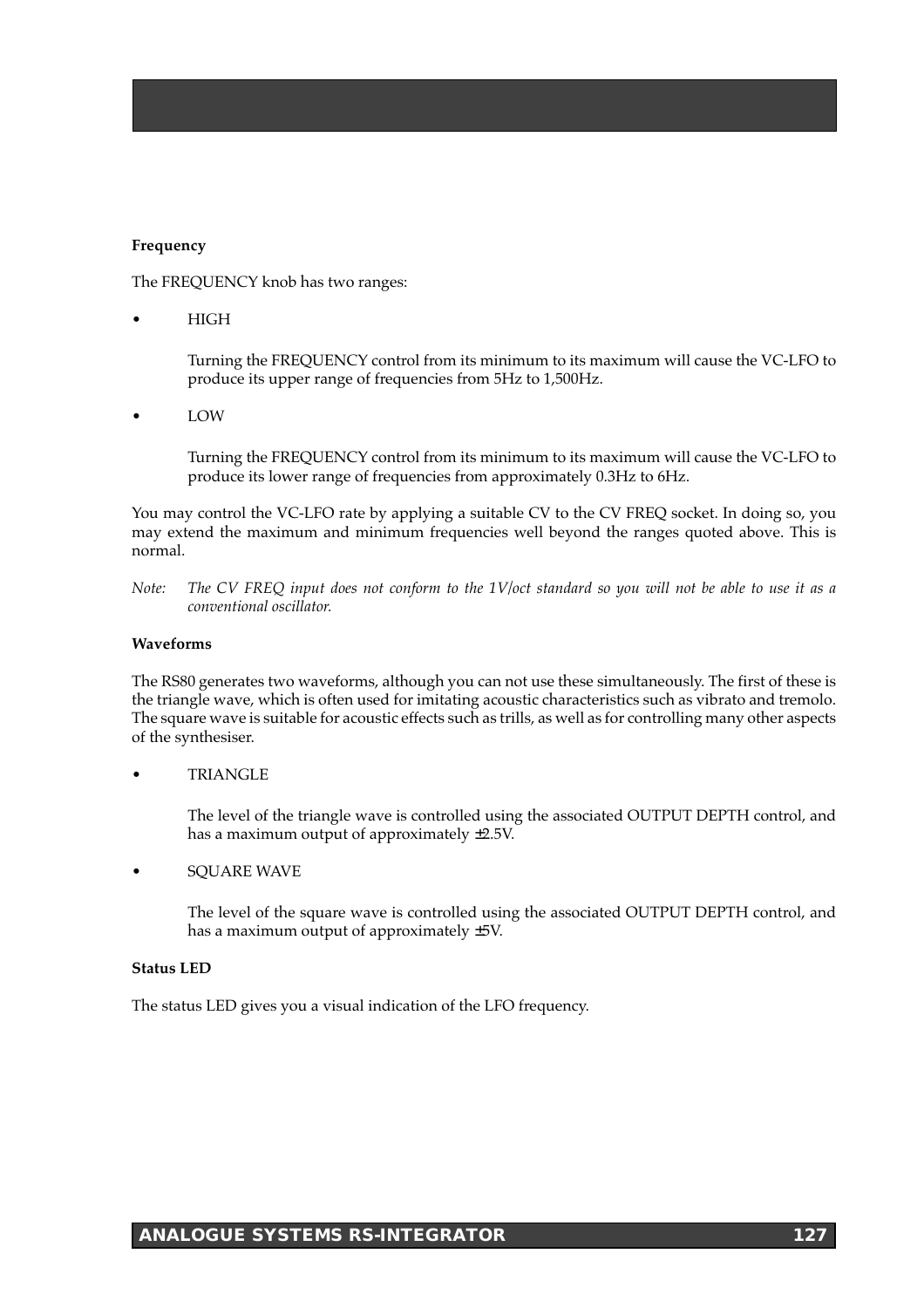## **NOISE GENERATOR**

## **INTRODUCTION**

*[The following introduction is derived from the chapter on the RS40 Clock module, Noise Generator, and Sample & Hold Generator.]*

Most audio oscillations are 'periodic': that is, when displayed on a screen, they exhibit a recognisable shape that repeats and repeats and repeats… The best known examples of periodic waveforms are sine waves, triangle waves, pulse waves, and sawtooth waves. However, not all audio frequency oscillations exhibit this repetitious nature, and the most common of these 'aperiodic' waves is called "white noise". But why "white" and why "noise"? Let me explain each in turn…

A signal is perceived as noisy if it is random. Described another way, pure noise contains no discernible frequencies or tones.

But some noises may be described as rumbles, hisses, or even shrieks. In each of these cases, the waveform itself is random, but the signal contains only a narrow band of frequencies. Audible noise may, therefore, be "coloured" in exactly the same way that visible light is. If lower frequencies predominate, the noise has a deep, rumbling character, and it is called 'pink' or 'red' depending upon its precise nature. If high frequencies predominate, the noise is 'blue'. But if all frequencies are present in equal amplitudes, the noise is 'white'. This is analogous to light, where the presence of all the visible frequencies at equal amplitudes is perceived as 'white'.

White Noise is, therefore, a signal that contains all the audio frequencies in equal amounts, and which manifests no recognisable pitches or tones. Another definition is this: a white noise signal is one in which the probability of a frequency being present is equal to the probability of any other frequency being present.

Many natural sounds display noisy characteristics - the crashing of waves and the howl of a strong wind are prime examples of these - and it would be impossible to synthesise such sounds without a noise generator. Many musical instruments also generate noise, although the amplitude of this part of the signal is generally low, and its colour is largely dependent upon the instrument. Fortunately, you can filter white noise to produce all other 'colours' of noise. You can also use resonant filters to accentuate certain frequencies, and modulate the noise amplitude to create such things as chiffs or wind and wave effects.

### **IN USE**

Unlike a standard oscillator, a white noise generator requires no controls for its waveform or its frequency. There is, therefore, just a single output, which carries the noise signal. There are no controls, and no inputs.

### **NOISE OUT**

The noise is output from the NOISE-OUT socket.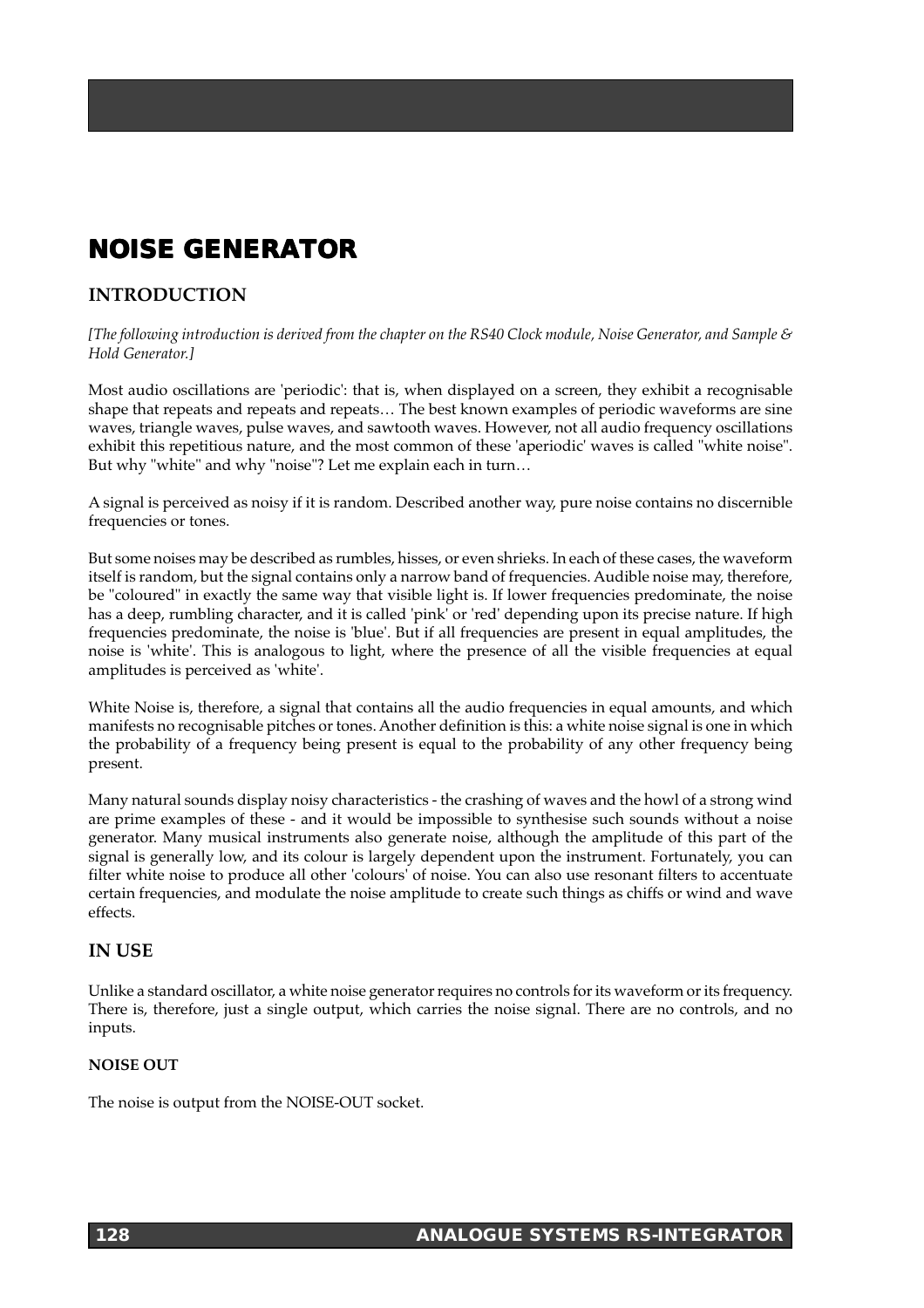## **RANDOM GENERATOR (SAMPLE & HOLD) RANDOM GENERATOR (SAMPLE & HOLD)**

### **INTRODUCTION**

*[The following introduction is derived from the chapter on the RS40 Clock module, Noise Generator, and Sample & Hold Generator.]*

Sample & Hold (S&H) circuits provide many recognisable 'synthesiser' sounds by making modules such as oscillators and filters 'step' between values, thus creating rapidly varying patterns of pitch or timbre. They do so like this…

The S&H circuit produces stepped voltages by 'sampling', and then 'holding' the instantaneous value of any signal presented at its input. This signal could be a CV, an external signal such as the music from a CD or the sound of an instrument being played. Most commonly, however, a noise source is used because this creates a number of musically pleasing 'random' effects.

The circuit samples the incoming signal voltage when it is told to do so by an external trigger, usually provided by some form of clock or other triggering pulse. The voltage thus measured will then be held and presented to the output until the next trigger is received, at which time a further sample will be made, and the voltage at the output assumes its new value.

When the S&H output is presented to an oscillator's CV input it causes the pitch of the oscillator to follow the instantaneous amplitude of the signal presented to the S&H input. If directed to a filter, the S&H value determines the cutoff frequency of the filter, and therefore affects the brightness or timbre of any signal passing through that filter. Of course, the S&H circuit's output can be directed to all other modules, and can be used to modify any of the CVs or signals within the synthesiser.

## **IN USE**

The RS380 RANDOM GENERATOR incorporates a highly stable S&H circuit that will sustain a constant voltage almost indefinitely. The S&H Clock is derived exclusively from the RS380's internal VC-LFO. There is just one input, the source signal input (SRC IN); and a single output.

### **SRC IN**

This input accepts signals in the range ±10V. These signals may be CVs or audio signals, and may be generated within the RS Integrator or presented by outside sources such as CDs, microphones, or other musical instruments. If the signal amplitude is too low for effective use as a source, you can use the Pre-Amp sub-module in the RS70 to boost it to an appropriate level.

If no signal is presented to SRC IN, the RANDOM GENERATOR derives its source from the RS380's NOISE generator. This is pre-patched internally, so you do not need to use a cable to make this connection.

### **RND-OUT**

Sampled voltages are output here. The maximum signal amplitude lies in the range  $±6V$ .